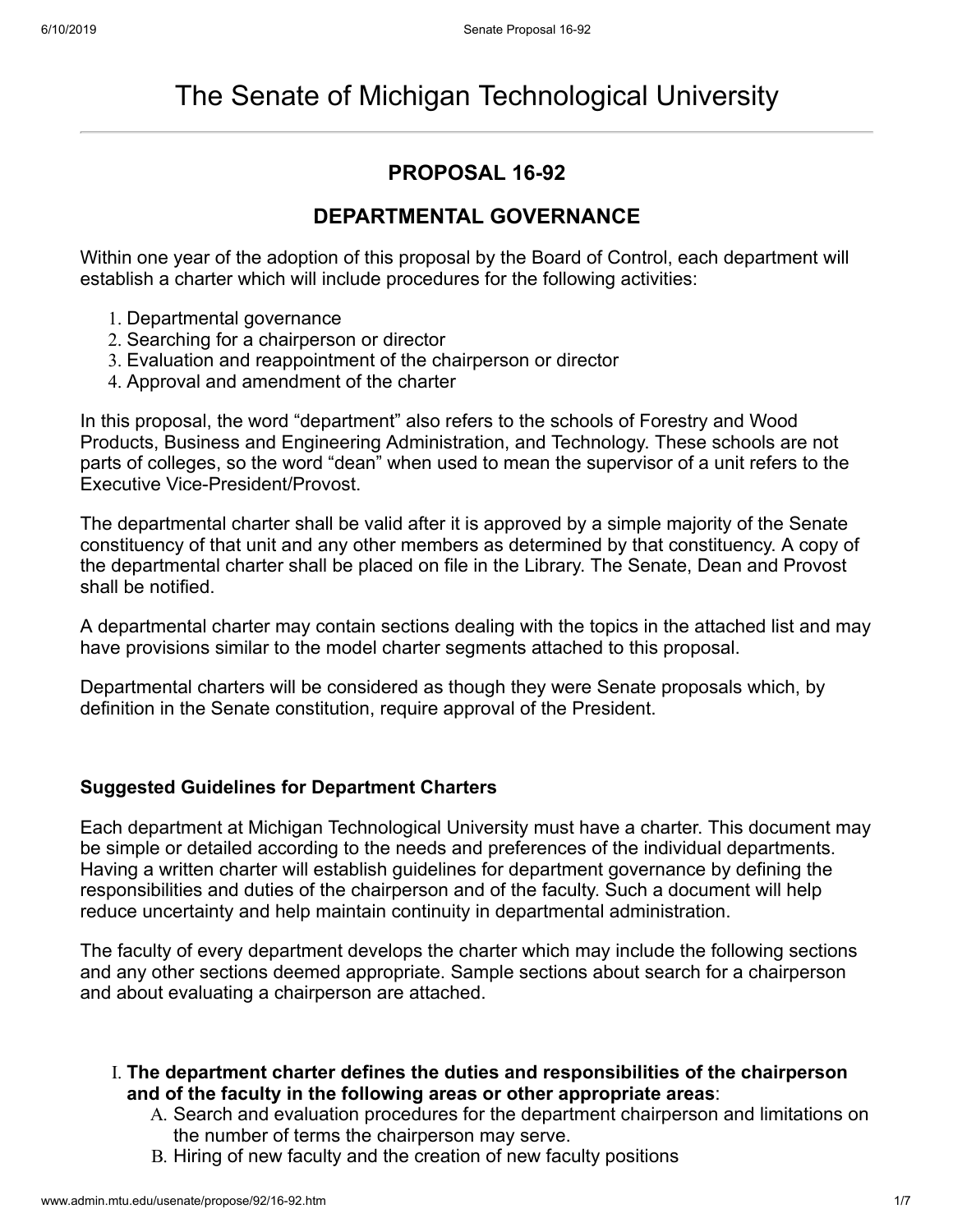- C. The process by which the department faculty defines long-term goals and goals for the period of appointment of the chairperson
- D. Developing and implementing tenure and promotion procedures.
- E. Allocating departmental resources such as:
	- 1. funds available for salary increases
	- 2. teaching assistantships, general research assistantships, and fellowships
	- 3. travel funds
	- 4. external funds and university budget funds
	- 5. office and laboratory space and equipment
- F. Making teaching assignments and allocating teaching loads
- G. Admitting graduate students
- H. Developing curriculum
- I. Hiring and supervising staff
- J. Changing the charter
- K. Developing other administrative positions
- L. Electing or appointing members of departmental committees and members for the Senate and college and university committees.
- M. Procedure for approving the charter

## II. **The charter defines the salary of the chairperson** using the following formula:

$$
A = (F + S) * N/9
$$

Where:

- A = Chairperson's salary
- $N =$  Number of months of pay/year
- $F =$  Faculty salary of the candidate for nine months
- S = Fixed sum increase in the salary

The department in consultation with the administration establishes the fixed sum increase in the salary (S) and the number of months the chairperson will be paid in a year (N).

The following formula is used for calculating the salary when the chairperson returns to the position of a faculty member.

$$
F = A * 9/N - S
$$

## III. **A copy of the charter is kept in the library.**

*Sample sections about search for a chairperson and about evaluating a chairperson*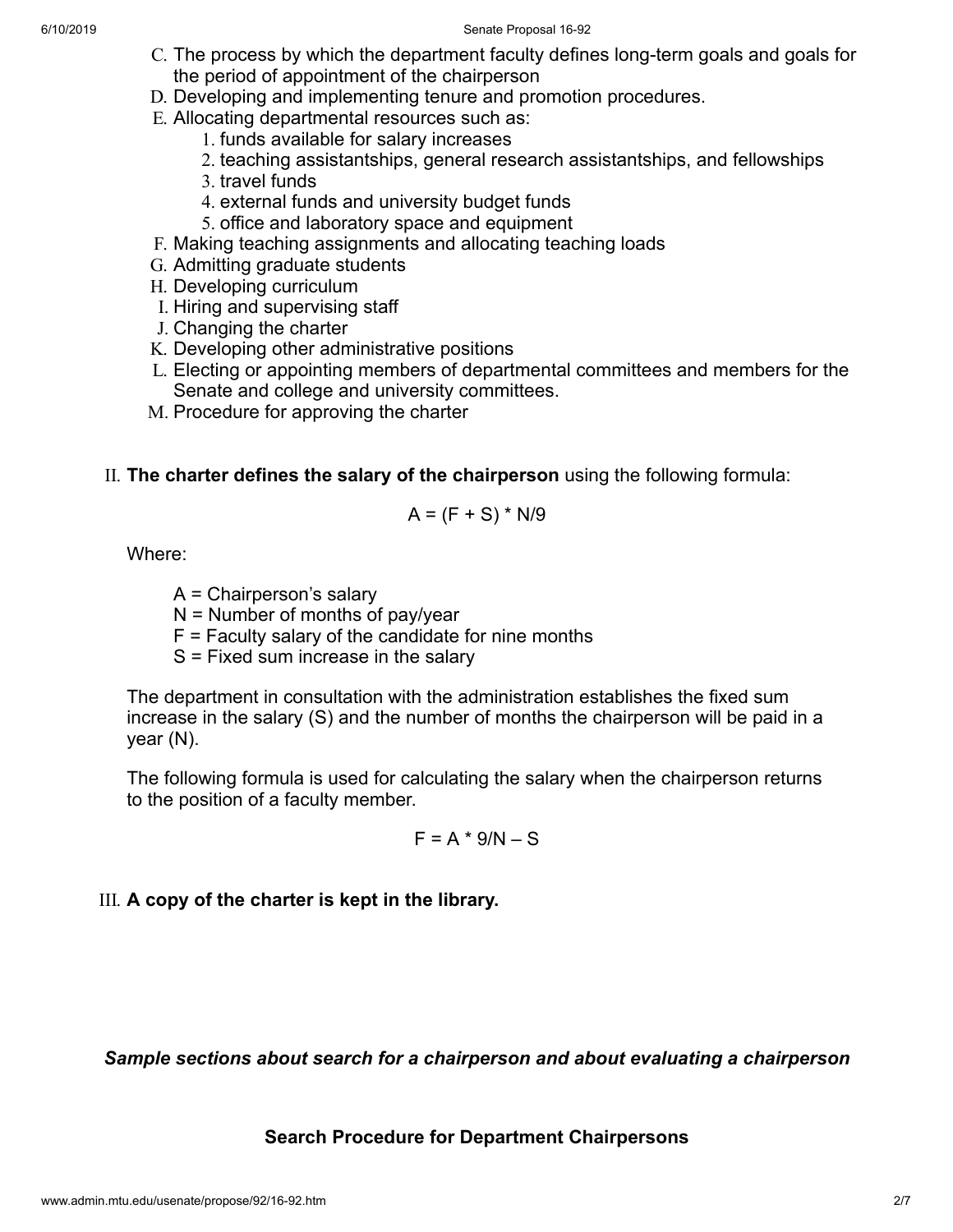The department in consultation with the dean will decide if the search will be restricted to internal candidates or if there will be an open search for internal and external candidates. Final decision about the nature of the search will be reached by a majority vote.

- 1. **Search Committee**: The Committee consists of 3-5 members as described in the department's charter. One member (faculty, staff, or administrator) from outside the department is appointed by the dean. The remaining committee members are elected from tenure track faculty and tenured ranks; candidates for the position are not eligible. The voting body is defined in the charter. The chairperson and associate chairperson of the search committee are elected by the committee at their first meeting.
- 2. **Selection Process**: The dean initiates the search. The department's senator and a representative appointed by the present chairperson conduct the election of the search committee. Candidates for the search committee are defined in the charter. The senator and appointed individual tabulate the results. Ties are resolved by random selection. The senator will request the dean to appoint his/her representative. The senator gives each member of the search committee a copy of this proposal. All members of the department are informed of the names of the search committee by the department senator.
- 3. **Formulation or Modification of Department Goals**: The long- and short-term goals of the department are formulated before the initiation of the search according to the process described in the department charter.
- 4. **Formulation Process for the Desired Attributes and Qualifications of the Candidate**: The committee, with input from the present chairperson, the dean and the Affirmative Action Officer, produces the first draft of the position description (e.g., qualifications, expectations of department growth, etc.) that is in accordance with the charter and university guidelines.

The committee also produces a document that rank orders the desired attributes (e.g., interpersonal skills, management style, etc.) of the candidate. The position description and the rank ordered list of desired attributes is sent to all faculty and staff of the department.

These two documents are discussed at a department meeting. Any controversial issues will be settled by a vote. All faculty and staff receive copies of the final version.

5. **Mechanism of Identifying Candidates**: The Request for Posting memo should be completed and sent to the Human Resources Office. Faculty should be invited to nominate internal candidates. A nomination needs the support of either (a) 10% of the faculty or (b) two faculty members, whichever is greater.

Faculty members may support more than one candidate.

In case of an open search, the position is advertised in appropriate professional journals and publications. Department faculty are encouraged to contact colleagues and send them position descriptions.

### 6. **Short List of Candidates**:

(a) Open Search: The committee, after reviewing vitae, reference letters and other relevant material, produces a short list of candidates who are invited for an interview. The committee should make every effort to get independent assessments from references not listed by the candidates and should solicit faculty help for identifying appropriate references.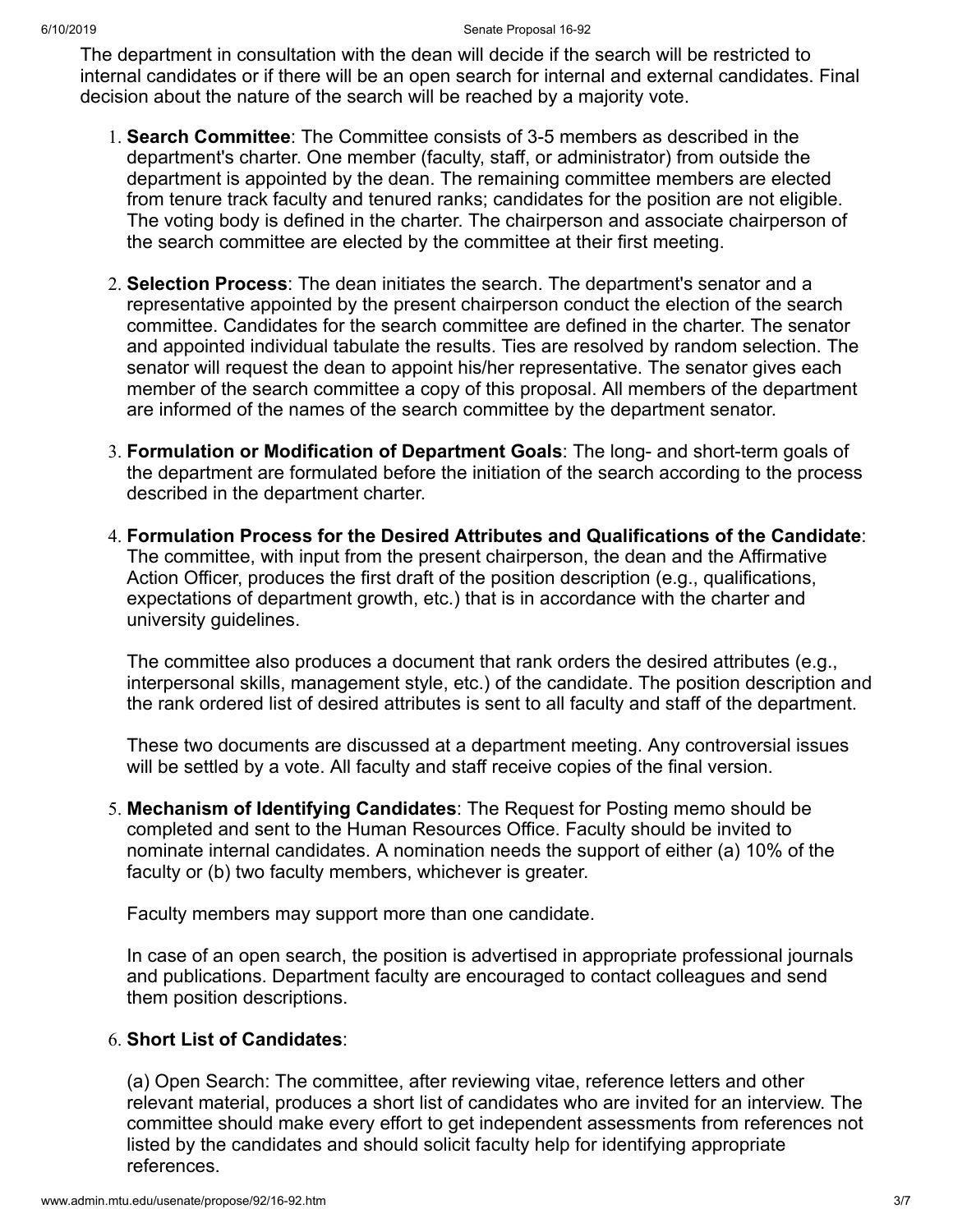(b) Internal Search: There is no short list of candidates when the search is restricted to internal candidates only.

7. **Interview Process**: Each candidate's vitae is sent to all faculty and staff of the department. The reference letters are accessible (e.g. kept with the secretary) to any member who would like to examine them. No copies of these letters can be made. Each candidate is informed of this process. The search committee sends each candidate of copy of the position description, the long-term and short-term goals and the annual report for the past two years.

The search committee makes arrangements for each candidate to make two presentations:

- 1. A technical presentation in his/her field of specialization that includes trends, directions and opportunities for research in the field.
- 2. A presentation that may include, but is not limited to the following issues: a. Candidates administrative philosophy and plans for meeting the short- and longterm goals.

b. The direction of education in the department (e.g. What will and should be the attributes of a graduate 10 years from now?)

c. Resources needed the attain the goals.

The search committee makes appointments for the candidate to meet various administrators and other appropriate people.

- 8. **Selection of the Chairperson**: The selection procedure will take place according to the procedures established by the university.
- 9. **Failure of Search Process**: In case no candidate is found acceptable, or if the successful candidate does not accept the offer, the following possibilities should be considered:
	- 1. The faculty and staff should reexamine its charter and goals, make modifications if necessary, and conduct another vote.
	- 2. The committee may reopen the nomination process and conduct another vote if the list of internal candidates changes.
	- 3. Enter into negotiation with the dean for (re)opening the search for external candidates. In case no agreement can be reached, the department can petition the senate to initiate the formation of the University arbitration committee.
	- 4. The committee may recommend that the dean initiate the process for appointment of an interim chairperson.
- 10. Closure: The search committee should inform the senate of any changes it deems necessary in the search procedure.

### **Evaluation for Reappointment of Chairpersons of Academic Programs.**

This describes an evaluation process for a Department Chairperson that will be conducted by a faculty evaluation committee.

1. **Frequency of Evaluation**: The chairperson must be evaluated by a faculty evaluation committee in the final year of the chairperson's term.

The process may be initiated by the chairperson at any time for validating his/her authority but not more than once a year.

The dean of the college initiates the process if the chairperson will be dismissed before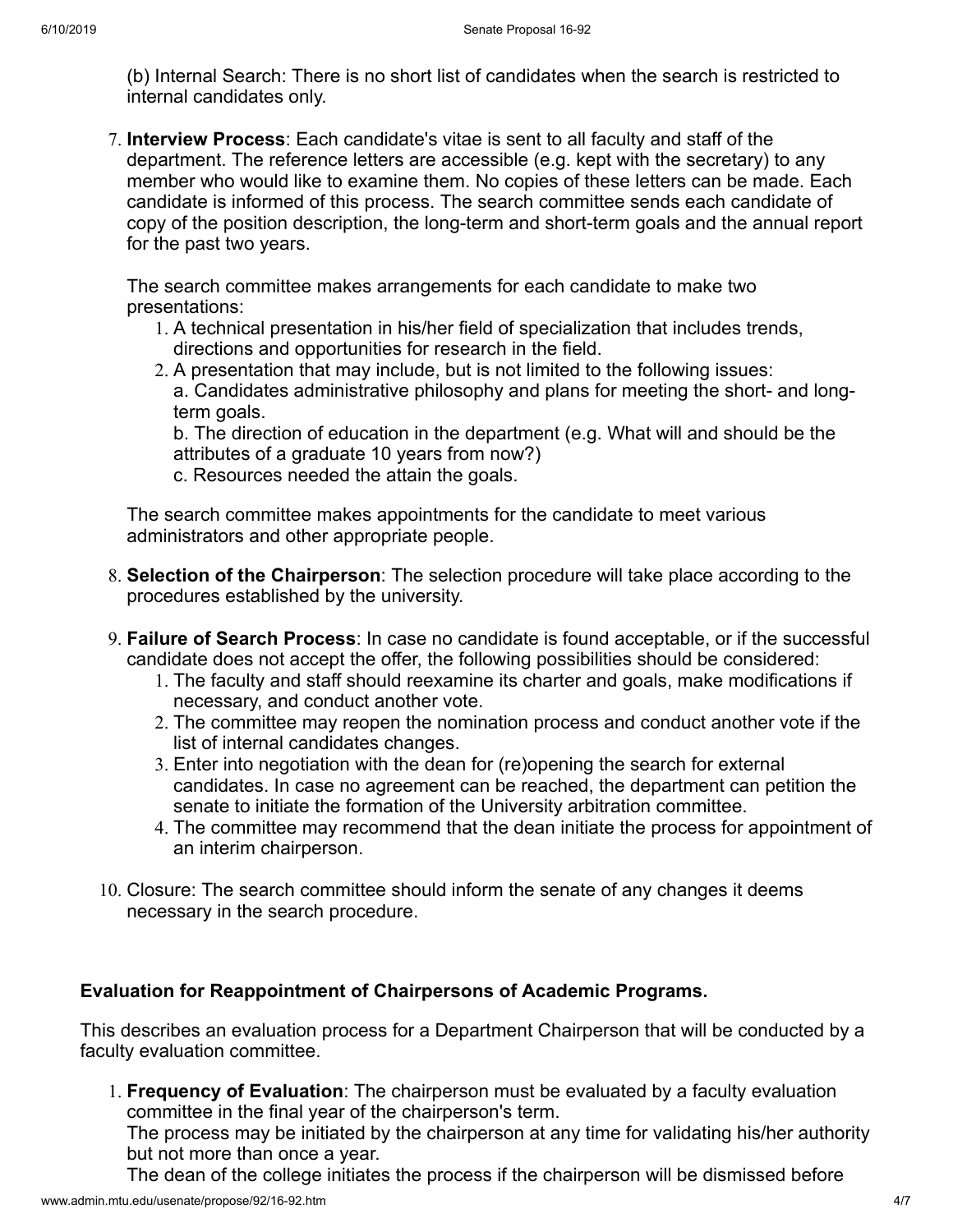his/her term expires.

- 2. **The Evaluation Committee for the Chairperson of the Department**: The committee consists of 3 members elected from the faculty on tenure track or within the tenured ranks. The voting body in each department will be described in the department's charter. The chairperson and associate chairperson of the evaluation committee will be elected by the committee at their first closed meeting. The tenure track and tenured faculty are all candidates for the evaluation committee. The voting body will be asked to choose the appropriate number of names using the senate standard balloting procedures. The senator and an appointed individual will tabulate the results. Ties will be resolved by picking names from a box.
- 3. **Self Evaluation by the Department Chairperson**: The chairperson must prepare a written report that is distributed to all faculty and staff of the department. This report should include but need not be limited to:
	- A. Achievement of the department goals for the period of evaluation.
	- B. Budget and its management.
	- C. Growth and quality of academic programs.
	- D. Future needs and directions of the department.
	- E. The charge given to the chairperson or any goal of the department which the chairperson thinks is controversial in the department and the effort the chairperson has made to address the controversy.

The distribution of this report is followed by a meeting of all members of the department. The purpose of this meeting will be to answer questions and provide clarification about the report.

- 4. **Questionnaire**: A sample questionnaire is attached. This questionnaire will be administered by the committee. Additional questions from the chairperson, or the dean, or the faculty may be added.
- 5. **Processing of Questionnaire Results**: Evaluation forms will be sent to all faculty and staff of the department and collected using the Senate standard balloting procedures by the evaluating committee. The faculty and staff will be given one week to return the completed form to the evaluation committee. Tabulation and statistical analysis will be done for each significant group (faculty, staff, research engineer/scientist, administrator) within the department. At the discretion of the committee a small group may be combined with a larger group for purposes of statistical analysis. Comments from open-ended questions will be synthesized by the committee for each significant group within the department.

The major accomplishments and problem areas of the chairperson over the period of evaluation are reviewed in summary statements prepared by the evaluation committee. Comments on progress in problem areas identified in the previous evaluations are summarized by the evaluation committee. Results of the previous evaluation may be obtained from the office of the dean.

6. **Chairperson's Response**: The Committee will give the chairperson a copy of the tabulated results, the synthesis of the open-ended questions, and summary statements of the committee. The chairperson will be asked if he/she would like to respond to the report before members of the department see it.

If the chairperson decides not to seek reappointment, then the process is terminated. Subsequently, the members of the department will be informed of the chairperson's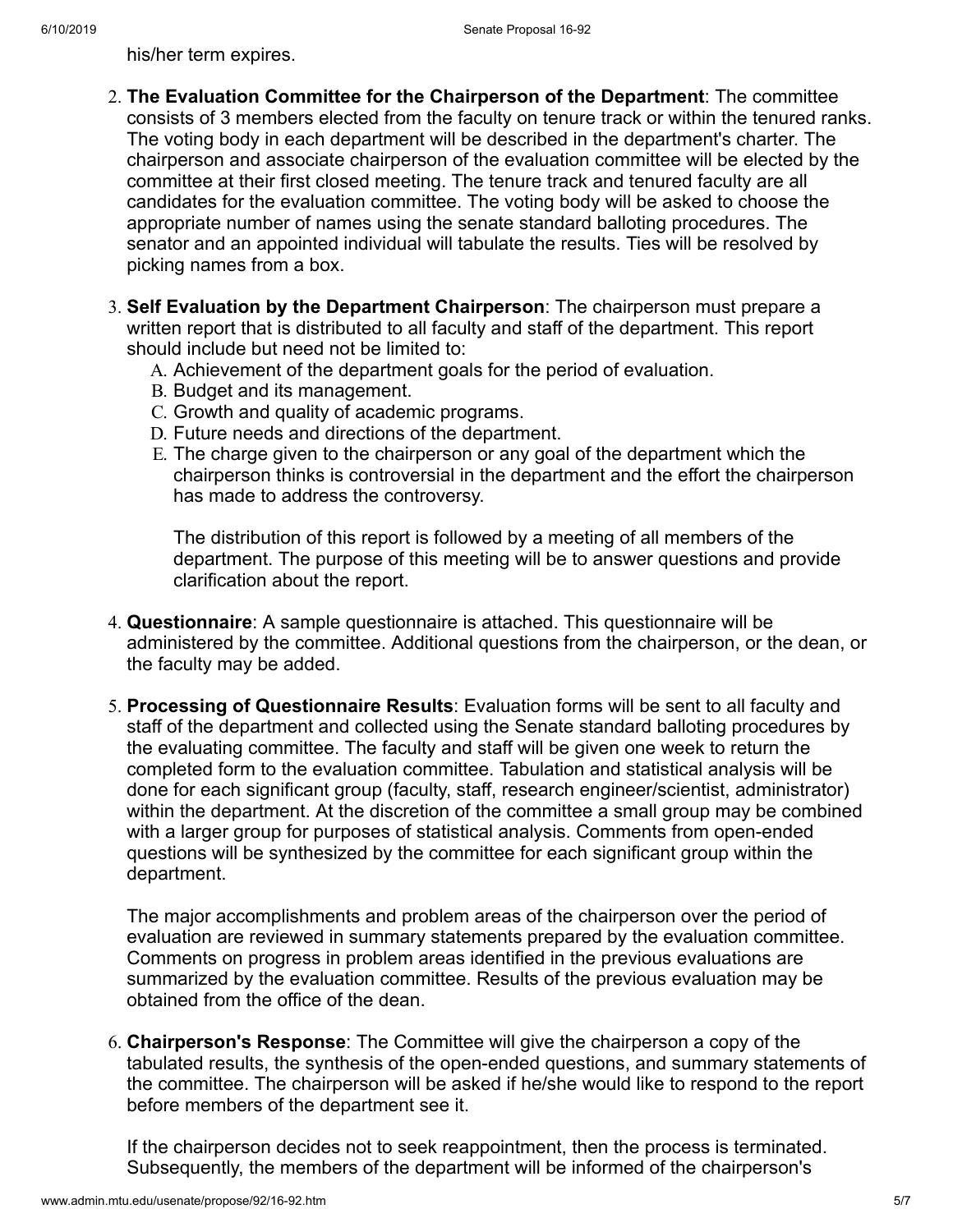decision and all material related to the evaluation process will be destroyed.

7. **Dissemination of Questionnaire Results**: A report of the tabulated results, the synthesis of open-ended questions, the summary statements prepared by the committee, and the response of the chairperson will be compiled by the evaluation committee. The committee will arrange a closed meeting for all faculty and staff in the department. Copies of the document described above will be circulated at the meeting. These copies will not be allowed to be taken outside the meeting room. All but two copies of the document will be destroyed after the meeting/meetings. The purpose of the meeting is the dissemination of evaluation material only, and not for discussion of the chairperson's performance.

One copy of the report will be kept in the office of the dean. Any member of the department may see the evaluation material at any time during the reappointment process at the office of the dean. The second copy will be used in the file described in item 9.

8. **Balloting**: A vote on the question below will be conducted using the Senate standard balloting procedure. The ballot will be sent only to the members of the senate constituency in the department and tabulated by the evaluating committee.

(Name of chairperson) should be reappointed as the (Title of the chairperson) of the (Name of Department)

Yes \_\_\_\_\_\_\_\_\_\_\_\_\_\_\_\_\_\_\_\_\_\_\_ No \_\_\_\_\_\_\_\_\_\_\_\_\_\_\_\_\_\_\_\_\_\_ Undecided \_\_\_\_\_\_\_\_\_\_\_\_\_\_\_\_\_\_\_

All the faculty and staff of the department are informed of the ballot results.

9. **Implementation of Evaluation Results**: A file for each department chairperson will be created. This file will contain: the self evaluation of the chairperson, the results of the ballot, the tabulated results of the questionnaire, the synthesis of open-ended questions, the summary statements of the committee, the response of the chairperson, and all the original completed questionnaires. This file will move through the hierarchy of the administration: Dean, Provost, and the President. The file will be disposed of as per the decision of the administration.

If 2/3 of the cast vote supports the reappointment or dismissal and that 2/3 of the vote is greater or equal to 50% of the department voting constituency, then the administration is obligated to accept the results of the ballot.

When the administration decides contrary to a simple majority vote, the dean is required to explain the reasons for that decision in writing to the members of the department. In case of reappointment, the reappointment will be subject to the following conditions:

- a. The term of reappointment will be for one year renewable for one additional year.
- b. Evaluation and balloting as described in items 2 through 9 will be conducted yearly.
- c. The chairperson will be dismissed if he/she is unable to obtain a simple majority of the vote cast during either one year appointment.
- d. After the above two year process the chairperson can be given a regular term appointment
- 10. **Report by Dean**: For all reappointments, the person above the chairperson must prepare a written statement on the strengths and weaknesses of the chairperson and the department, including but not limited to the following areas:
	- a. Guidance and management of the quality and growth of the academic programs within the department.